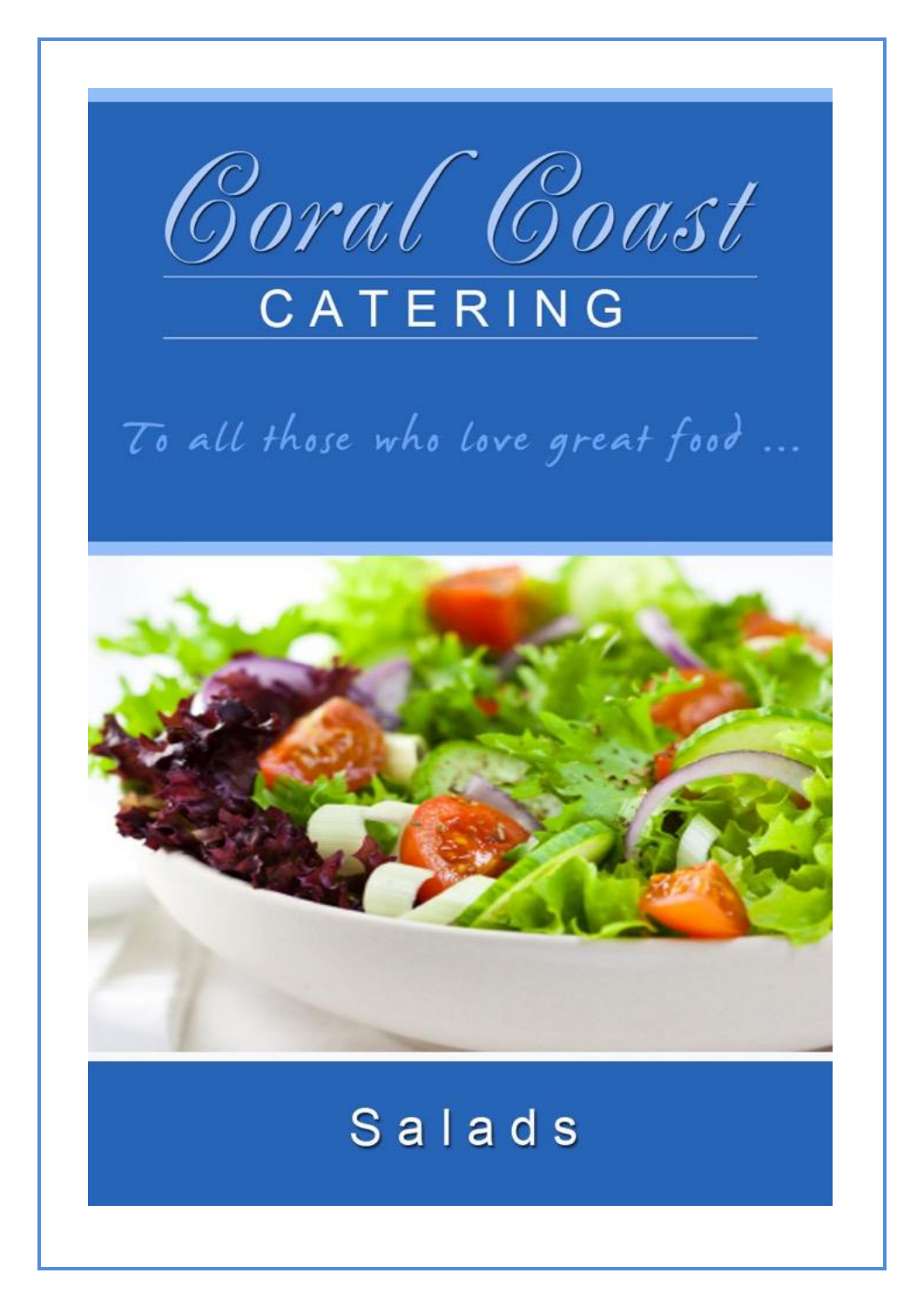

**We have created a selection of large salads to complement any of our packages and are a great accompaniment to our Platters . All salads are prepared to serve 10 people.**

# *Standard Salads*

#### **Classic Potato**

*\$50 per salad (inc. GST)*

Tablelands Chat Potatoes mixed with crispy bacon, shallots, parsley, dill, pickled cucumber and tossed with sour cream and whole egg mayonnaise.

#### **Coleslaw**

*\$50 per salad (inc. GST)*

A crispy, classic combination of red and green cabbage, carrots, capsicum, celery and onion with a light citrus and herb vinaigrette.

#### **Leafy Green**

*\$50 per salad (inc. GST)*

A variety of various lettuce, lightly tossed with tomatoes, onion, cucumber and carrots, with a balsamic dressing.

#### **Mediterranean Pasta**

#### *\$50 per salad (inc. GST)*

A delicious combination of al dente penne pasta, tossed through a variety of roasted Mediterranean vegetables, pesto and aioli.

#### **Rocket, Pear and Parmesan**

*\$50 per salad (inc. GST)* Rocket lettuce, hand shaved Parmesan cheese, Cherry Tomatoes, Spanish onion and fresh pear, lightly dressed with a champagne vinaigrette.

## **Greek**

*\$55 per salad (inc. GST)*

Locally grown Iceberg lettuce, Kalamata olives, cucumber, capsicum, tomatoes and feta cheese, dressed with a white wine herb vinaigrette.



**-**